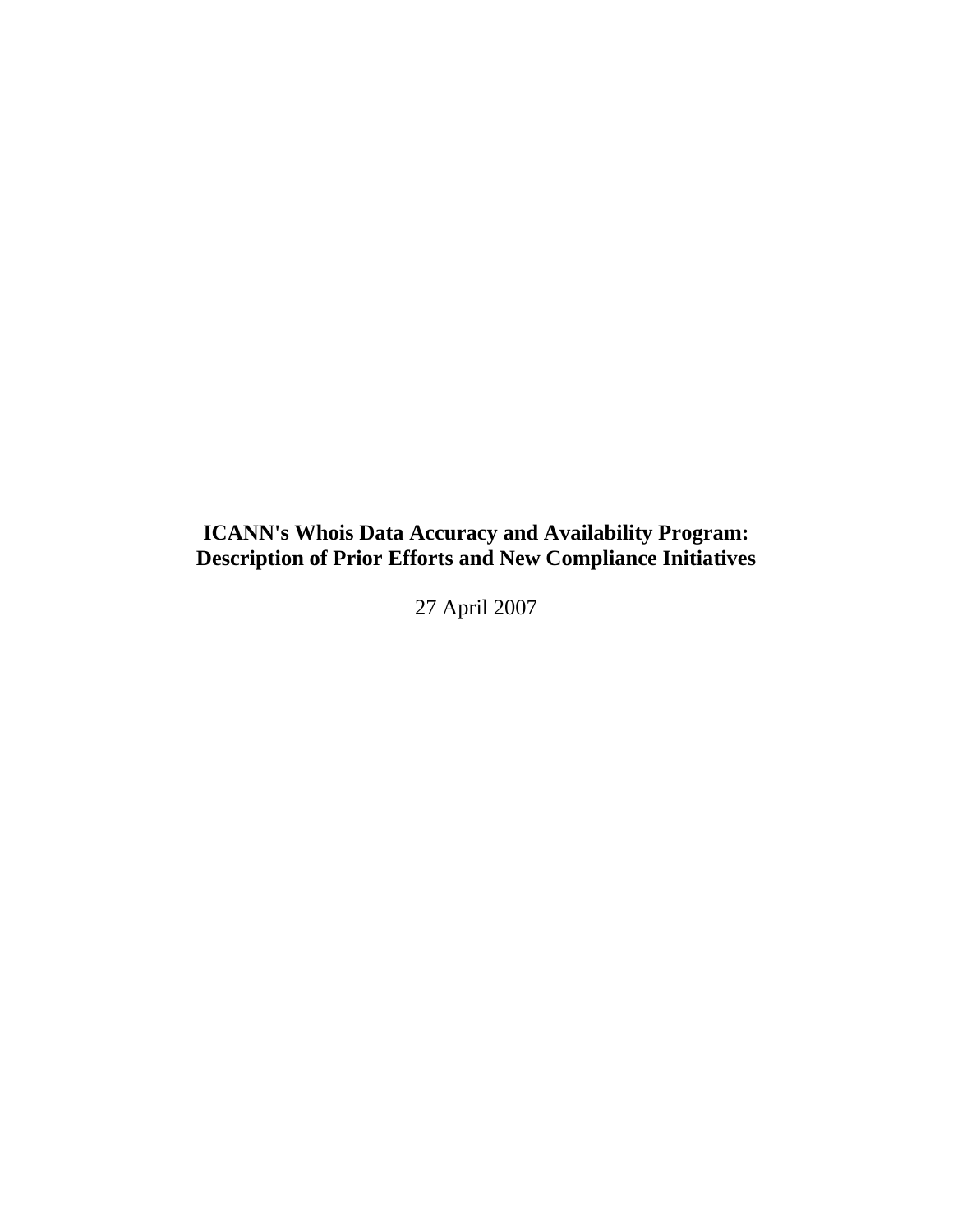## **TABLE OF CONTENTS**

| II.         | PURPOSE OF ICANN'S WHOIS DATA ACCURACY AND AVAILABILITY |  |
|-------------|---------------------------------------------------------|--|
| III.        | PAST STEPS TAKEN BY ICANN TO IMPROVE WHOIS DATA         |  |
| $IV_{-}$    |                                                         |  |
| $V_{\cdot}$ | DESCRPTION OF REGISTRAR WHOIS SERVICE COMPLIANCE        |  |
| VI.         | COMMUNITY EXPERIENCES WITH THE WHOIS DATA PROBLEM       |  |

## **I. INTRODUCTION**

ICANN recently launched a new program to address Whois related compliance issues. The program includes an annual Whois data accuracy audit, ongoing monitoring of registrars' Whois servers for functionality, and the annual publication of a statistical summary of information gathered from the Whois Data Problem Report System (WDPRS).

This new program is designed to better pursue Whois compliance by gTLD registrars and improve Whois accuracy.

The information below describes existing ICANN efforts to address Whois issues; the purpose of the new program; detailed descriptions of the Whois audits that ICANN will commence over the course of calendar year 2007; and a detailed summary of WDPRS statistics for 2006.

ICANN invites comments regarding this program as it continues to consider ways in which Whois-related compliance matters can be better addressed going forward.

## **II. PURPOSE OF ICANN'S WHOIS DATA ACCURACY AND AVAILABILITY PROGRAM**

Whois compliance remains a priority for ICANN in 2007. As the number of domain name registrations continues to rise every year, the demand for Whois data accuracy and Whois data accessibility continues to grow. In response to these growing demands, ICANN has determined that it is necessary to augment its current Whois compliance program by engaging in regular Whois data accuracy audits and Whois accessibility monitoring and audits.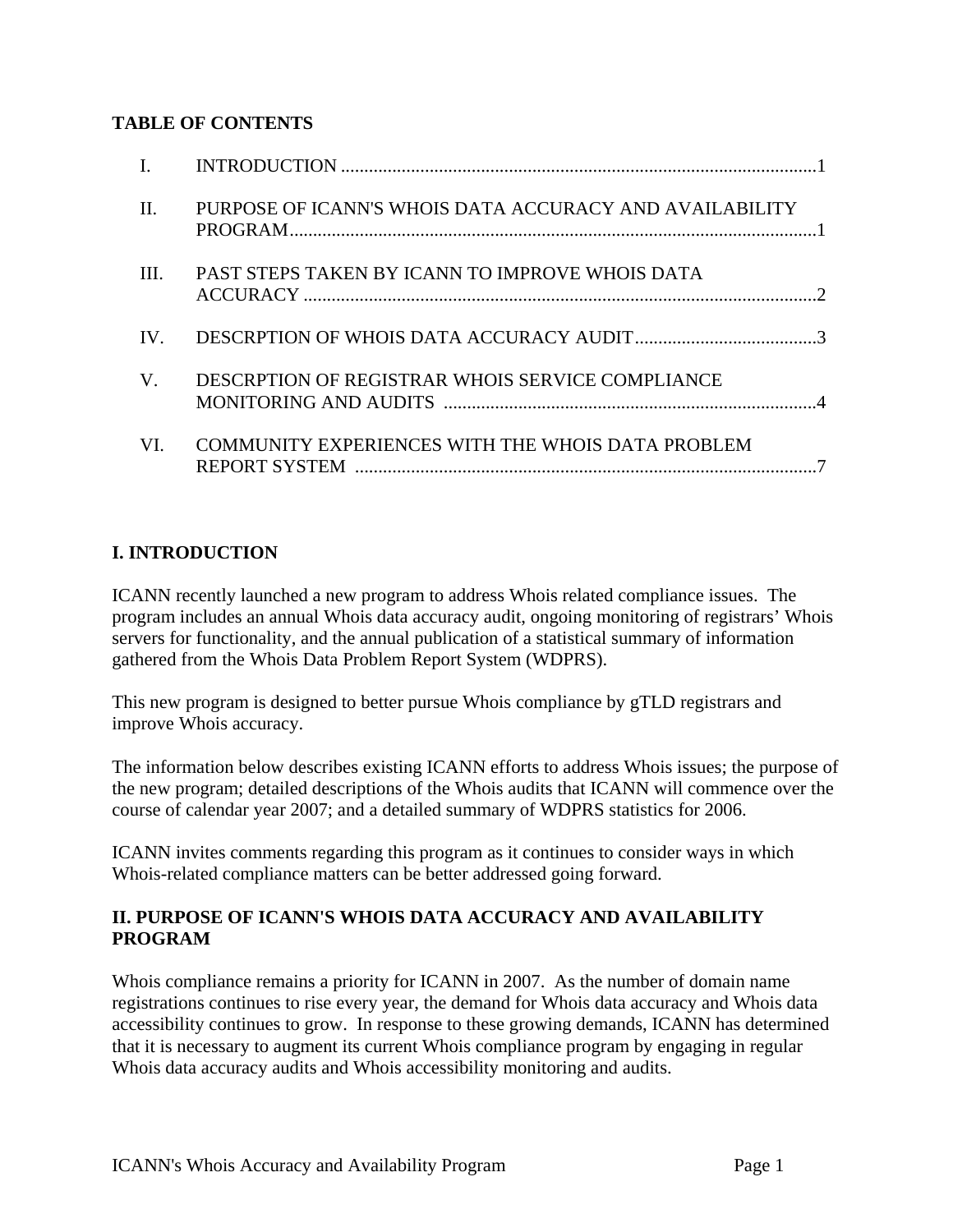## **III. PAST STEPS TAKEN BY ICANN TO IMPROVE WHOIS DATA ACCURACY**

ICANN has taken steps over the years to continually improve Whois data accuracy and encourage Whois related compliance within the registrar community. Some of the steps taken include:

- On 10 May 2002, ICANN provided a reminder to registrars of the importance of understanding their obligations regarding the accuracy of Whois data in a "Registrar Advisory Concerning Whois Data Accuracy" <http://www.icann.org/announcements/advisory-10may02.htm>.
- On 3 September 2002, ICANN announced additional steps taken to attempt to improve the accuracy of Whois data, see Announcement on Steps to Improve Whois Data Accuracy <http://www.icann.org/announcements/announcement-03sep02.htm>. As a part of that, ICANN developed a system for receiving and tracking complaints about inaccurate or incomplete Whois data. The first annual report on the "Whois Data Problem Reports System" was published on 31 March 2004 and covered information about that process <http://www.icann.org/whois/wdprs-report-final-31mar04.htm>.
- On 27 March 2003, ICANN adopted the Whois Data Reminder Policy (WDRP) <http://www.icann.org/registrars/wdrp.htm> as a consensus policy. The WDRP requires that a registrar present current Whois information to each registrant at least annually and remind the registrant that the provision of false data can be grounds for cancellation of a registration. Registrants must review their Whois data and make any necessary corrections.
- On 3 April 2003, shortly after adopting the WDRP, ICANN issued a "Registrar Advisory" Concerning the '15-day Period' in Whois Accuracy Requirements" <http://www.icann.org/announcements/advisory-03apr03.htm>. That advisory provided guidance on a registrar's right to cancel a registration because of a registrant's (i) "willful provision of inaccurate or unreliable information"; (ii) "willful failure promptly to update information;" or (iii) a "failure to respond for over fifteen calendar days to inquiries by Registrar concerning the accuracy of contact details." The advisory also reiterated that a registrar has the right to cancel a registration in such cases, but is not required to do so.
- In October 2004, ICANN began conducting annual WDRP compliance audits, the results of which were posted online <http://www.icann.org/whois/WDRP-Implementation-30Nov04.pdf> and <http://www.icann.org/whois/wdrp-survey-report-30nov05.pdf>.
- As part of the registrar accreditation renewal process begun in 2005, ICANN has reviewed every renewing registrar's level of compliance with the WDRP and required non-compliant registrars to come into compliance before permitting renewal of accreditation.
- On 1 June 2006, ICANN initiated use of a "limiter" at http://wdprs.internic.net to prevent abusive report submissions. ICANN has noted previously that some users of the WDPRS have abused the system by filing redundant, repetitive reports in short amounts of time.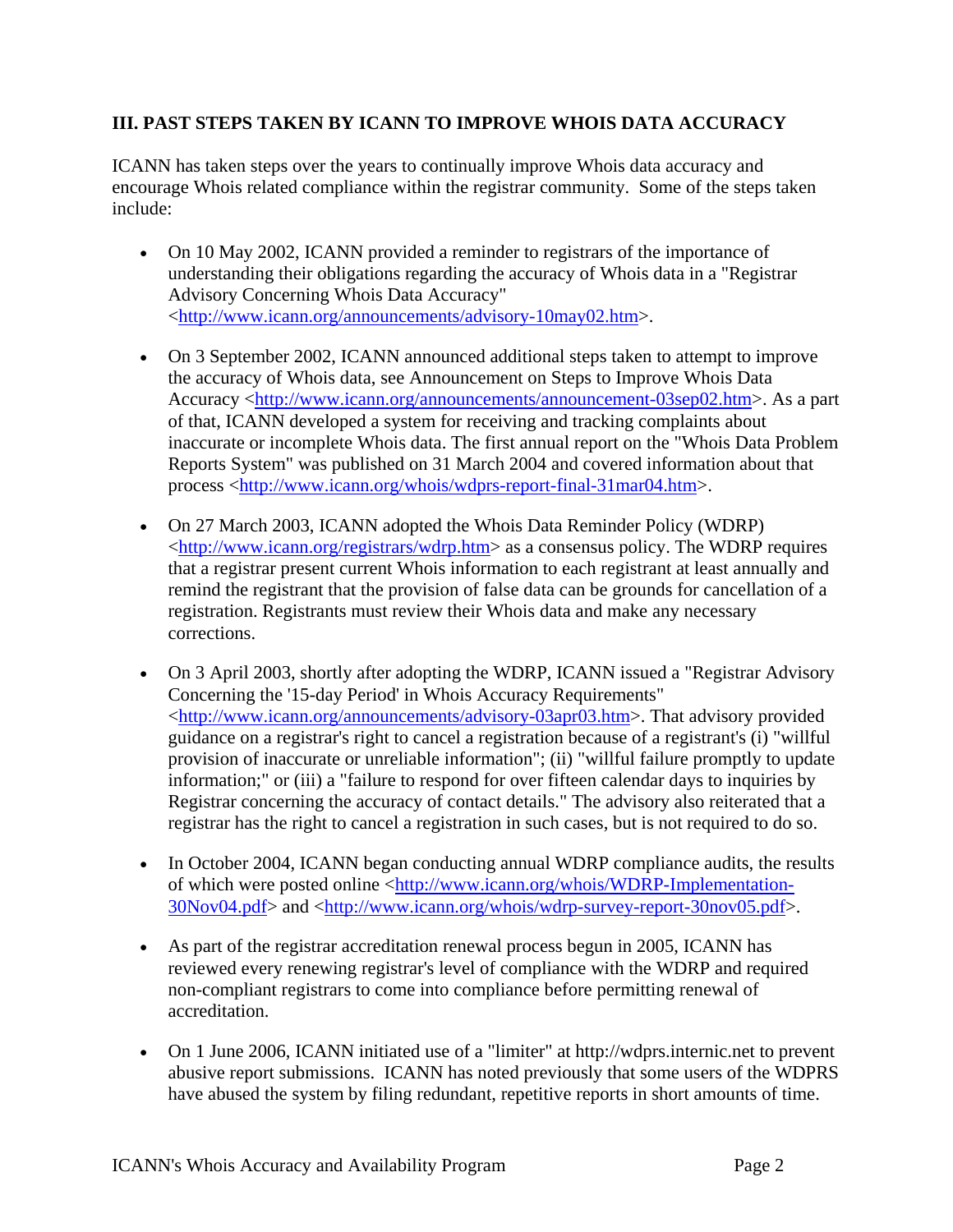Registrars have complained that these notices can often be attributed to the manner in which a domain name is used (e.g. to send spam), but not necessarily to inaccurate Whois data. Registrars further observed that these redundant reports adversely impact their ability to timely act on legitimate, unique complaints. The use of the limiter has allowed the WDPRS to handle reports involving an additional 8,810 domain names over last year, while decreasing the aggregate number of reports by 1,475.

• In November 2006, ICANN hired a Director of Contractual Compliance to monitor compliance with ICANN agreements, including Whois data accuracy and Whois data accessibility provisions. The ICANN budget for the fiscal year beginning 1 July 2007 also allows for the hiring of two additional full-time positions within the Contractual Compliance department to support the enhancement of the Contractual Compliance Program and allow for the aggressive pursuit of suspected noncompliant parties.

# **IV. WHOIS DATA ACCURACY AUDIT**

ICANN will commence a Whois data accuracy audit during the 2007 calendar year that will include manual examinations of thousands of Whois data fields as well as testing to determine if ICANN Accredited Registrars are investigating and correcting Whois related contact details in response to inaccuracies reported through ICANN's Whois Data Problem Report System (WDPRS).

## **Objectives**

ICANN's objectives in conducting the Whois data accuracy audits are:

- to improve overall Whois data accuracy,
- to assess compliance with Registrar Accreditation Agreement requirements concerning Whois data accuracy, and
- to assess the effectiveness of the Whois data accuracy audit as a tool for improving data accuracy.

Each year ICANN will publish the findings from the Whois data accuracy audits and consider ways in which the audit process might be improved to meet the objectives set forth above.

## **Audit Procedure**

ICANN will conduct Whois data accuracy audits on an annual basis, at an undisclosed time.

- 1. Domain name data will be obtained from registries and other parties to perform an independent assessment of Whois data accuracy.
- 2. Upon receiving domain name data from registries and other parties, ICANN will randomly sample registered domain names from every active ICANN accredited registrar and attempt to verify the validity of the Whois data for each name using independent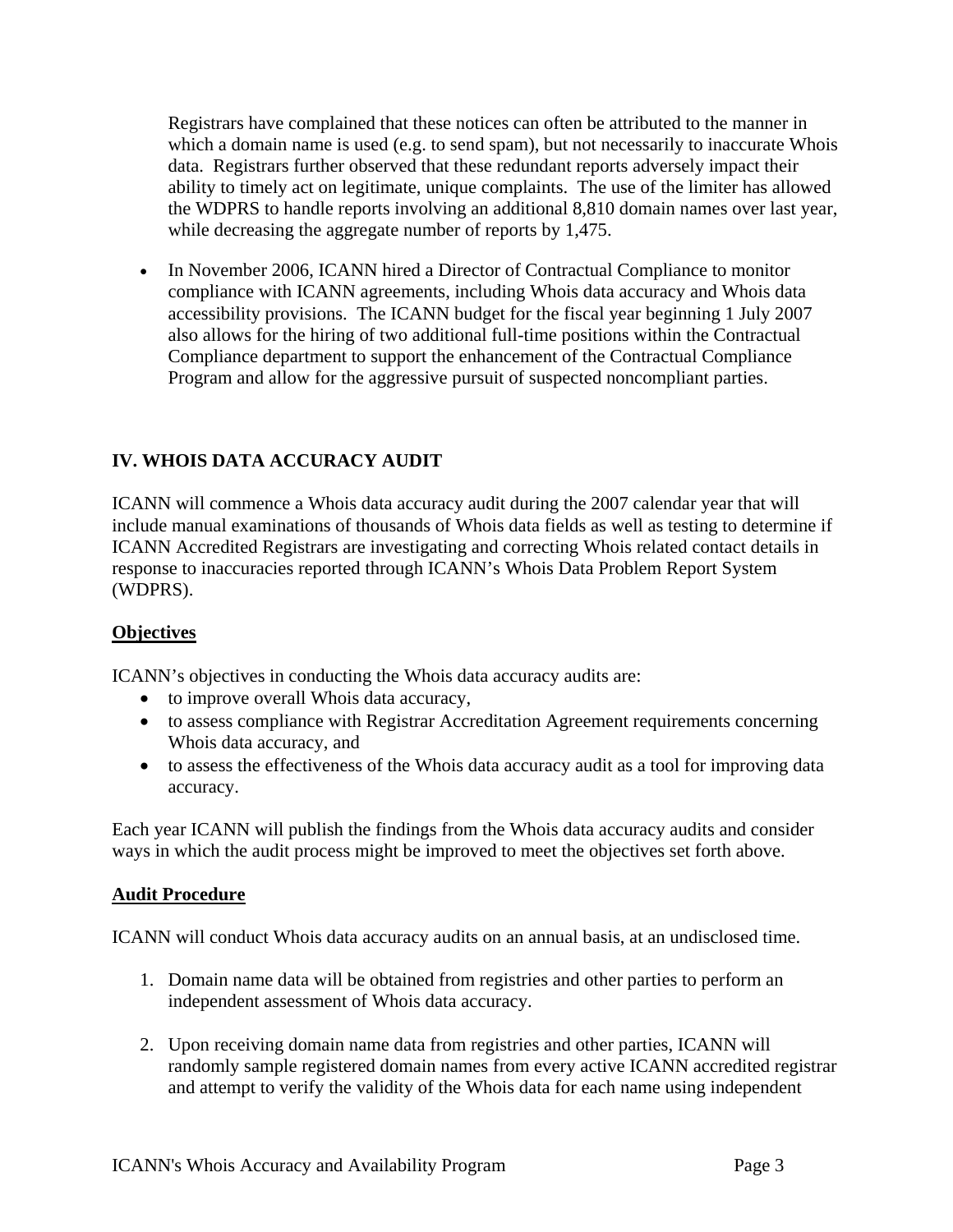sources. Where verification is not possible, ICANN will attempt to contact the registrant of record via electronic mail and request a response within a specific period of time.

- 3. Those registrants who do not respond to ICANN's electronic mail messages or whose Whois data fields are determined to contain inaccurate information will be reported to the registrar of record via the WDPRS. (ICANN will use an alias business name during the WDPRS process in an attempt to prevent special treatment of ICANN's correspondences.)
- 4. Consistent with the WDPRS process, after 45 days ICANN will examine the current Whois data for names that were previously believed to be inaccurate to determine if the information was corrected, the domain name was deleted, or there was some other disposition.
- 5. ICANN will perform calculations to assess Whois accuracy of the sample analyzed and extrapolate those calculations to draw conclusions regarding the entire Whois universe, and report findings on its web site.
- 6. In future audits, ICANN will compare findings over time to help measure the program's effectiveness.

# **Follow-Up**

- The registrars that fail to take any action regarding the WDPRS reports filed concerning domain names registered through their companies will be notified of their failure to comply with Section 3.7.8 of the Registrar Accreditation Agreement (RAA), which requires registrars to take reasonable steps to investigate and correct contact details in response to any reported inaccuracy.
- These registrars will be requested to respond in five business days with details regarding why the inaccuracy was not addressed and how future cases will be handled to prevent such failures from recurring.
- ICANN will take appropriate action depending on the information contained in the responses received, consistent with its compliance escalation procedures.
- At the close of each audit period, ICANN will publish findings and an assessment of the usefulness of the audit.

# **V. REGISTRAR WHOIS COMPLIANCE MONITORING PROGRAM**

ICANN is currently developing a new program to monitor and enforce registrar compliance with port 43 Whois service requirements that will include both automated Whois server testing and manual reviews of registrar Whois output on a regular basis.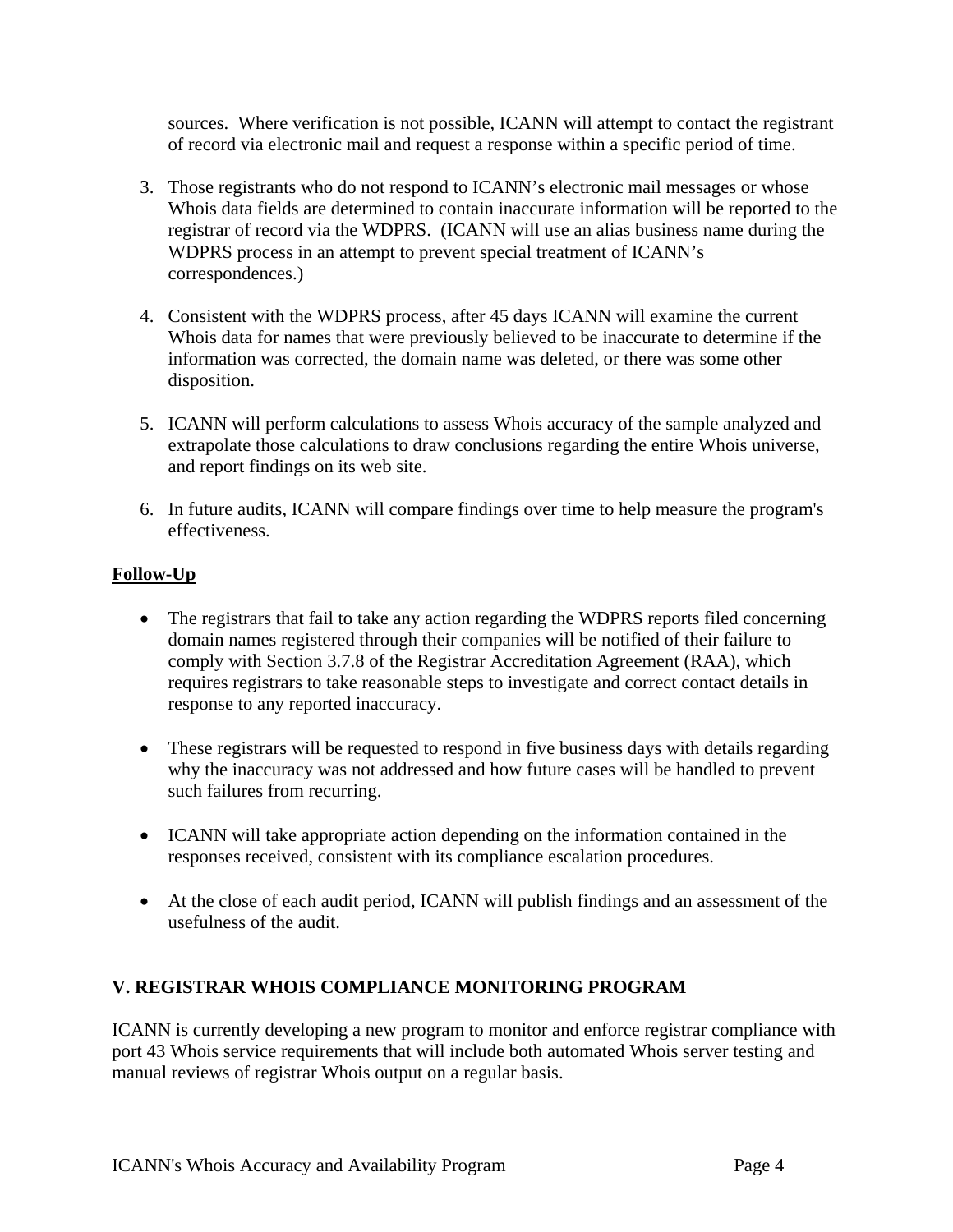## **Objectives**

The Registrar Accreditation Agreement requires each registrar to provide free Whois service via port 43, allowing query-based access to up-to-date (i.e., updated at least daily) data concerning all active registered gTLD names under the registrar's sponsorship. (See RAA section 3.3.1.) Although ICANN has enforced compliance with this RAA provision where deficiencies were observed or reported, ICANN's Contractual Compliance Department is currently developing software to monitor registrar compliance with this requirement on a regular and ongoing basis.

By automating Whois compliance testing, ICANN will be able to:

- more quickly discover and address Whois service failures,
- enhance the overall stability of the domain name system through more timely resolution of technical and legal issues, and
- improve efficiency of inter-registrar transfers, helping promote competition among registrars.

## **Audit Procedure**

ICANN's new registrar Whois compliance program will involve both automated processes and manual audit procedures to ensure that registrars' port 43 Whois services are both functioning and responding to Whois queries with appropriate data in conformance with the requirements of the RAA.

#### Automated Whois Monitoring Procedure

- 1. For each active registrar, ICANN will randomly select three gTLD names on a weekly basis.
- 2. Software will perform Whois queries for one of the three names at each registrar, first querying the registry's port 43 service (to ensure the name is still registered at the same registrar) and then querying the registrar's port 43 service. Both responses will be logged in the event human review is required.
- 3. The registrar's Whois response will be parsed by a Perl script to determine whether there is indeed a response and whether the response appears to be a Whois record (as opposed to an error message or garbage data).
- 4. If the Whois output is deemed satisfactory, the result will be logged and the test will be repeated in seven days using a newly selected domain name. If the Whois output is deemed unsatisfactory, the result will be logged and the test will be repeated in one hour, using all three domain names. If any of the follow-up tests fail, ICANN's compliance staff will be notified of the failure(s) in real time (via RSS or email), and the unsuccessful tests will be repeated hourly until results are satisfactory. After ICANN's software has been sufficiently beta-tested, the program will be enhanced to contemporaneously notify the registrar upon any failure.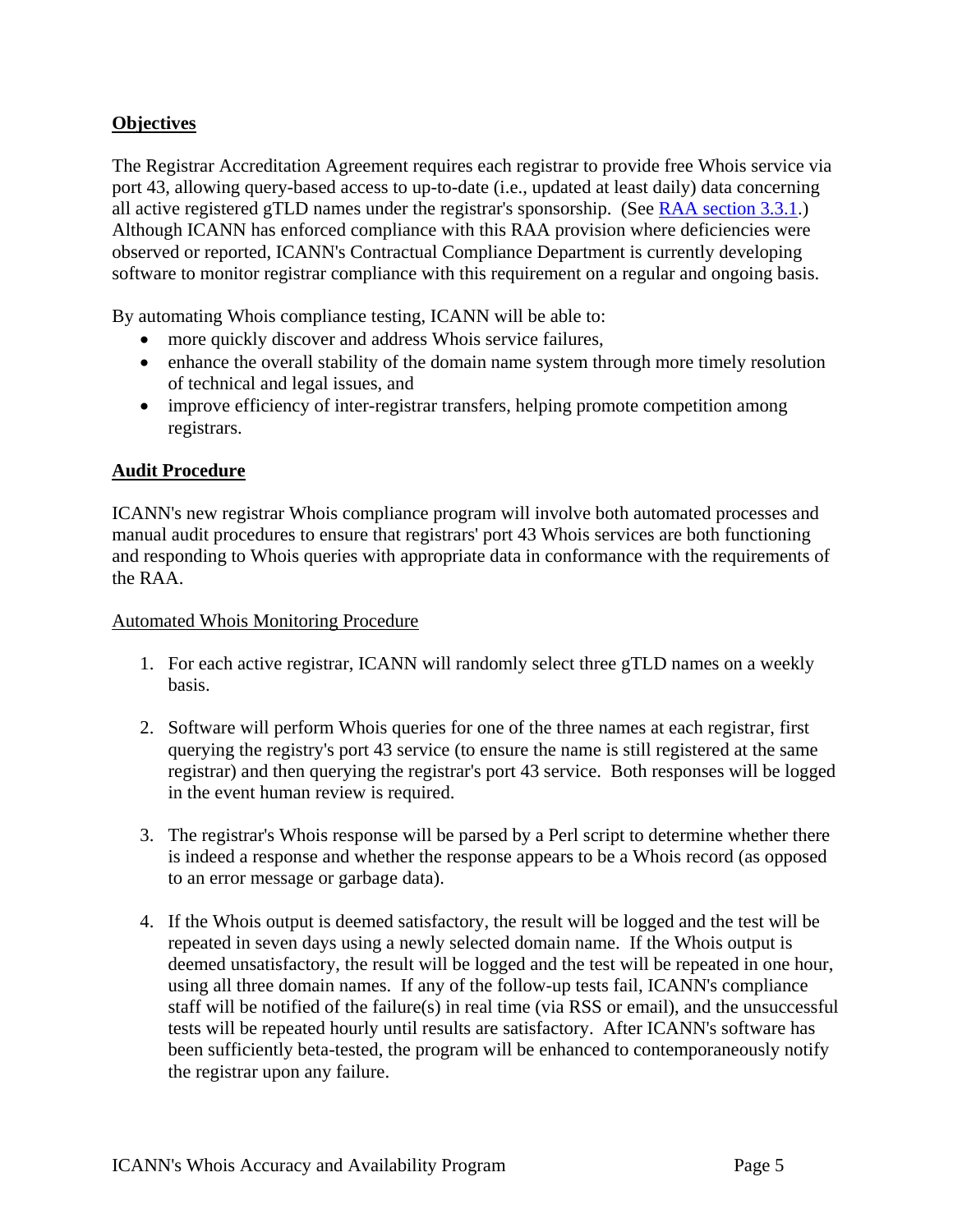5. ICANN's compliance staff will investigate Whois failure notices by reviewing the Whois output to determine whether there is a genuine compliance issue, and if so, by contacting the registrar to resolve the issue in accordance with ICANN's compliance escalation procedures.

#### Manual Whois Audits

- Using data compiled by the automated Whois monitoring software, compliance staff will review registrar Whois uptime statistics to address potential compliance issues involving failure to consistently provide robust Whois service.
- In addition, by reviewing recently logged Whois queries and records, ICANN compliance staff will undertake audits of all registrars' Whois output to ensure that its form meets the requirements of the RAA.
	- o All registrars' Whois output will be audited annually. To ensure adequate ICANN resources to address issues with registrars that are discovered during the Whois audit process, audits will be conducted on a rolling schedule throughout the year.
	- o Each Whois record will be reviewed for population of the following data fields:
		- The name of the registered name
		- The names of the primary nameserver and secondary nameservers for the registered name
		- The identity of registrar (which may be provided through the registrar's website)
		- The original creation date of the registration
		- The expiration date of the registration
		- The name and postal address of the registered name holder
		- The name, postal address, e-mail address, voice telephone number, and (where available) fax number of the technical contact for the registered name
		- The name, postal address, e-mail address, voice telephone number, and (where available) fax number of the administrative contact for the registered name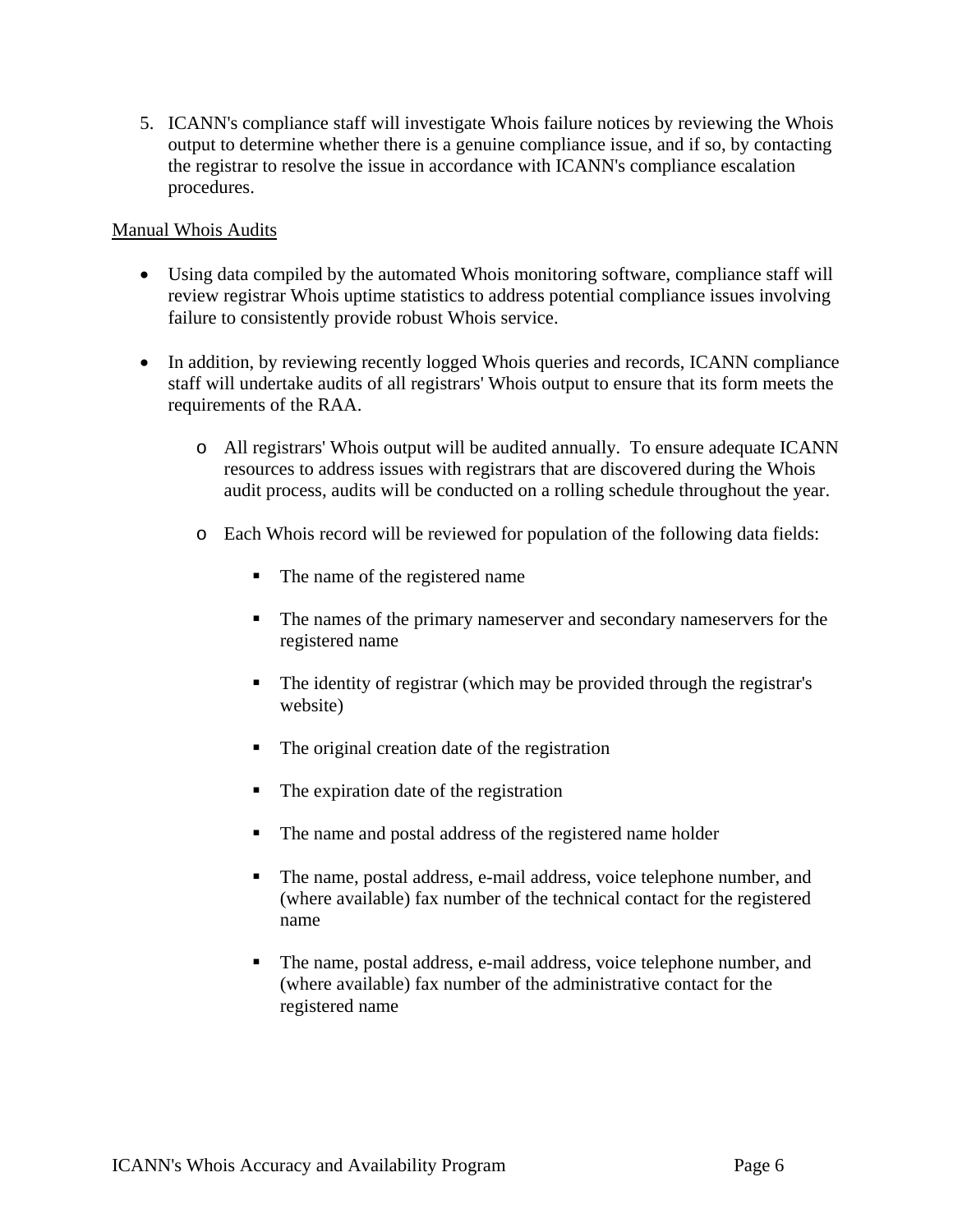## **Follow-Up**

As noted above, ICANN's automated Whois compliance testing system will maintain detailed logs of both successful and failed Whois lookup attempts. ICANN staff will periodically review logged data and be able to quickly generate historical Whois failure statistics. This data will be used to focus future compliance efforts on perennially non-compliant registrars and as a potential indicator (among others) of larger operational issues that could lead to registrar failure. As trends in Whois compliance are observed, ICANN will publish its analysis on the compliance section of its website.

## **VI. COMMUNITY EXPERIENCES WITH THE INTERNIC WHOIS DATA PROBLEM REPORT SYSTEM**

## **Executive Summary**

This Report summarizes ICANN's experience with the operation of the Whois Data Problem Report System (WDPRS) during a 12-month reporting period that ended 28 February 2007. ICANN developed this system to receive and track complaints about inaccurate or incomplete Whois data entries. Individuals who encounter such entries may notify ICANN by completing an online form, which is then forwarded to the registrar of record for appropriate action. The WDPRS is one of the tools that ICANN uses to improve the accuracy of Whois data.

Through the WDPRS, ICANN is able to track how many reports are filed and confirmed by the reporter so they may be sent to the registrar of record. After forty-five days, ICANN asks the person filing the report to complete the process by performing a follow-up review, which involves checking the Whois data again and indicating whether (i) the data was corrected; (ii) the domain name was deleted; (iii) the data was unchanged; or (iv) there is some other disposition.

The WDPRS is one of the tools used by ICANN to improve Whois data accuracy and assist users in resolving Whois data accuracy disputes. In collaboration with the Internet community, ICANN will continue to explore measures to improve compliance with Whois provisions in ICANN agreements. The information provided through this report indicates that ICANN's current tools, including the WDPRS, continue to serve as valuable resources for users attempting to resolve Whois data accuracy claims.

In the most recent reporting period, there were 50,189 reports for which ICANN received followup responses during the year. Of these, 34,029 unique domain names were subject to reports. Thus, 16,160 duplicate reports were submitted.

As in previous years, a great majority of reports were filed by a small number of individuals. One individual this year filed nearly 40% of all reports received. The top 20 contributing individuals accounted for over 83% of the 50,189 reports. The fact that less than 1% of reporters accounted for almost 90% the reports presents an issue for statistical analysis of the data. The methodology we use for analysis depends on the judgments of the reporters, and hence any bias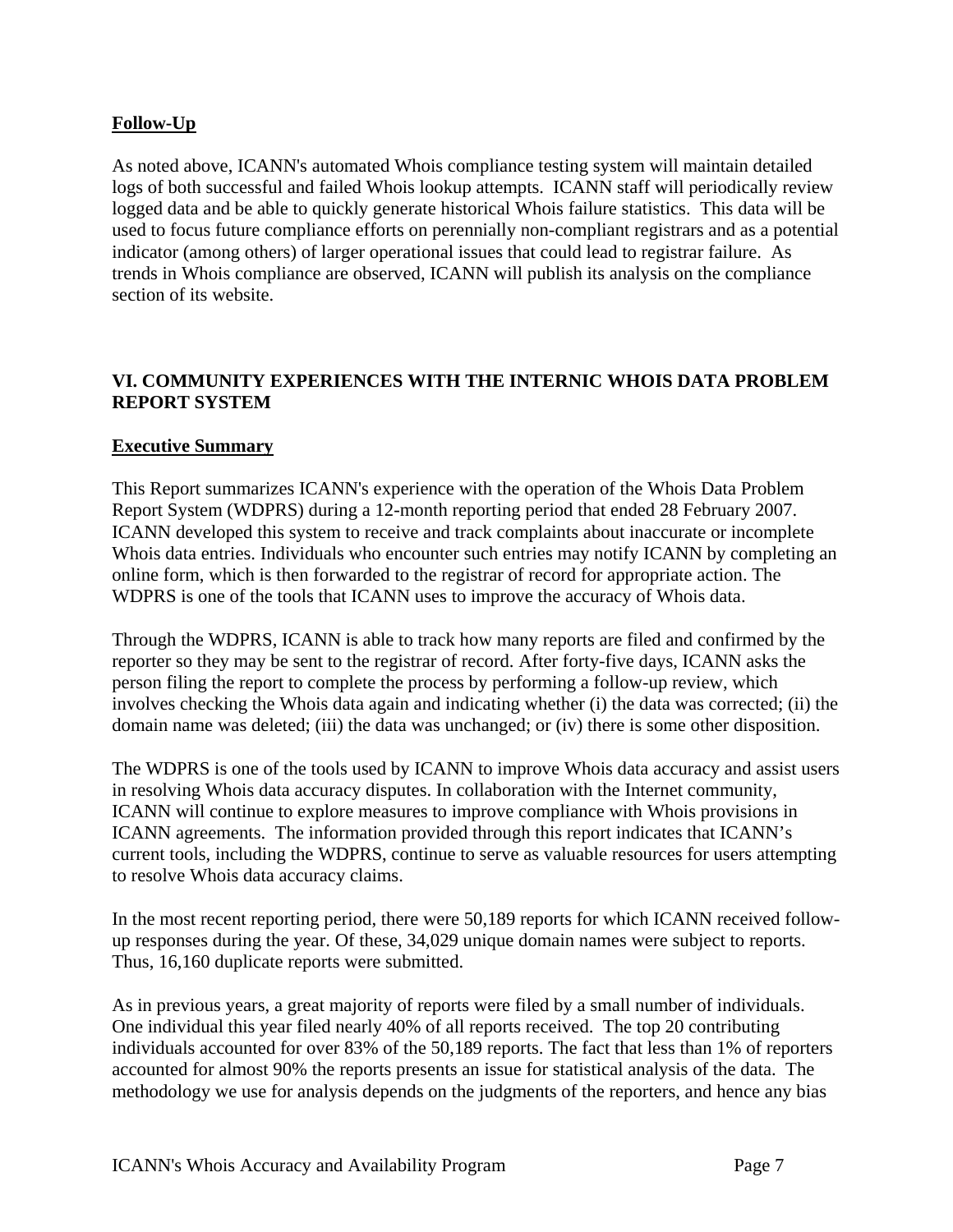or skew in the judgments of that industrious 1% may affect the conclusions drawn. Because of this concern, ICANN staff did an independent analysis of approximately 16,000 of the domain names (described below) and the report indicates differences between the data sets.

The analysis performed on the data indicates that approximately 35% of the names reported were corrected, suspended, or are no longer registered (a total of 11,910 names fall in these categories). This number of names identified as corrected is 3,978 lower than the number in last year's report. This drop is believed to be due primarily to three reasons: ICANN tightened the definition of names qualifying as "suspended", reducing that number; rather than deleting names, some registrars are believed to "park" the names, with the registrant's use of the name apparently disabled; and a reduction in the preciseness of reports furnished by reporters.

The total number of reports handled by the WDPRS during this reporting period (50,189) was slightly lower than the number of reports handled by the WDPRS in the last reporting period (51,664). This was likely due to the implementation of a limiter that prevents users from filing reports regarding domain names that were reported within the prior five days. On 1 June 2006, ICANN initiated use of a "limiter" at http://wdprs.internic.net to prevent abusive report submissions. ICANN has noted previously that some users of the WDPRS have abused the system by filing redundant, repetitive reports in short amounts of time. Registrars have complained that these notices can often be attributed to the manner in which a domain name is used (e.g. to send spam), but not necessarily to inaccurate Whois data. Registrars further observed that these redundant reports adversely impact their ability to timely act on legitimate, unique complaints. The use of the limiter has allowed the WDPRS to handle reports involving an additional 8,810 domain names over last year, while decreasing the aggregate number of reports by 1,475.

# **Applicable Provisions of the ICANN Registrar Accreditation Agreement**

The Registrar Accreditation Agreement  $(RAA)$ , which governs the relationship between ICANN and all accredited registrars, sets out several obligations for registrars with regard to Whois data accuracy. Specifically, registrars must:

- Require each registrant to submit (and keep updated) accurate contact details (RAA  $\P$ 3.7.7.1 <http://www.icann.org/registrars/ra-agreement-17may01.htm#3.7.7.1>);
- Provide both a web-based and Port 43 Whois service providing access to complete contact information for all TLDs covered under the RAA (RAA ¶ 3.3.1 <http://www.icann.org/registrars/ra-agreement-17may01.htm#3.7.7>);
- Require registrants to agree that willfully submitting inaccurate contact details (or failing to respond within 15 days to an inquiry regarding accuracy) shall be a basis for cancellation of the registration (RAA  $\parallel$  3.7.7.2 <http://www.icann.org/registrars/raagreement- $17$ may $01$ .htm#3.7.7.2>); and
- Take reasonable steps to investigate and correct the contact details in response to any reported inaccuracy (RAA ¶ 3.7.8 <http://www.icann.org/registrars/ra-agreement-17may01.htm#3.7.8>).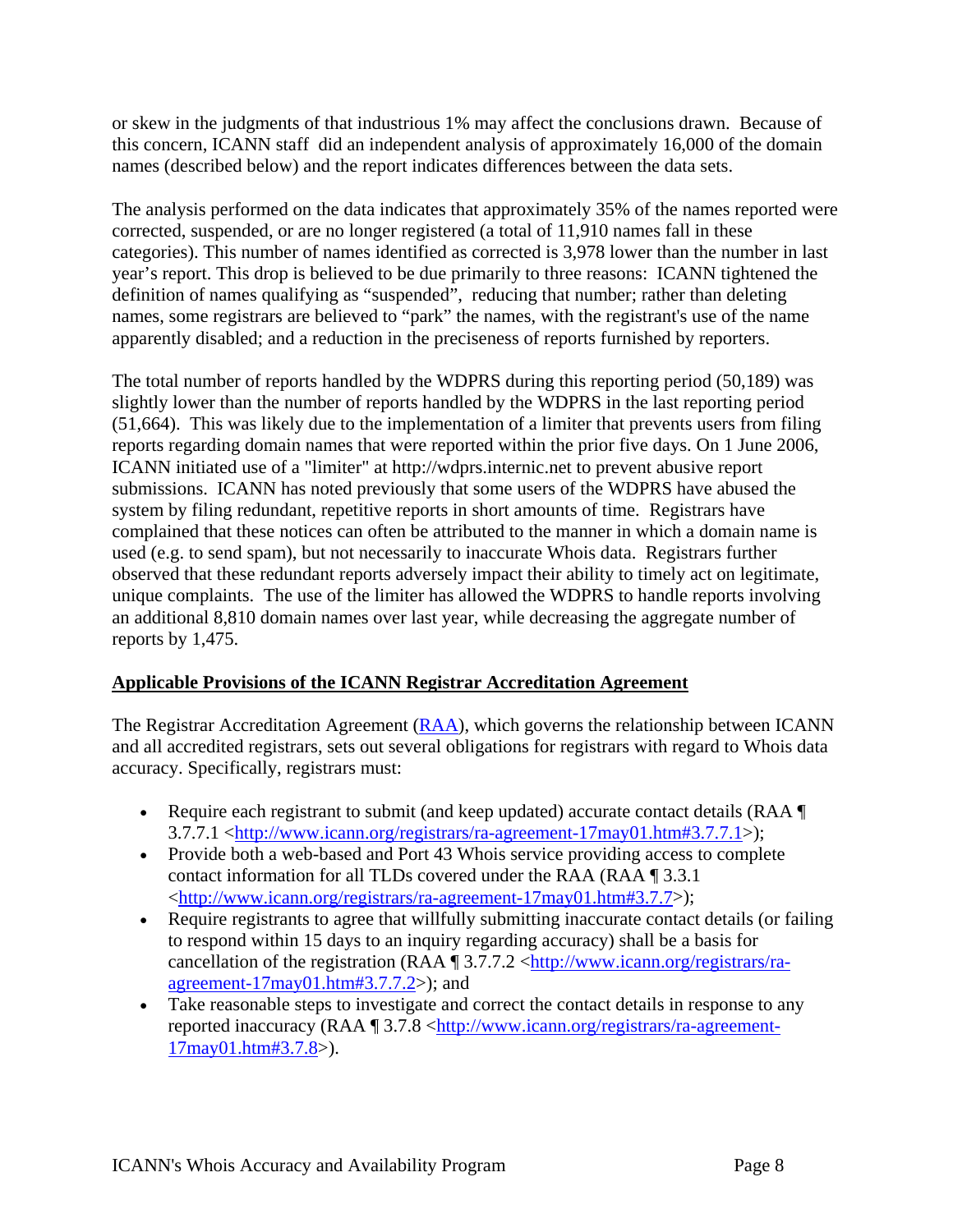## **Implementation of the Whois Data Problem Report System (WDPRS)**

In order to assist registrars in complying with the contractual obligations outlined above, ICANN implemented the Whois Data Problem Report System (WDPRS) on 3 September 2002. The goal of the WDPRS is to streamline the process for receiving and tracking complaints about inaccurate and incomplete Whois data, and thereby help improve the accuracy of Whois data. Since launching the WDPRS, several improvements were made to simplify the reporting process and automate the report investigation and registrar notification processes. Further technical enhancements are planned that will allow for enhanced statistical reporting of registrar report handling to ICANN Compliance staff.

Reports of inaccurate Whois data under the WDPRS are submitted through the InterNIC website, operated by ICANN as a public resource containing information relating to domain registration services. The centerpiece of the WDPRS is a centralized online form, available at http://wdprs.internic.net, for submitting reports about Whois data inaccuracies. The form requests Internet users (called "reporters" in this context) to specify the domain name they believe is inaccurate and their name and email address. After submitting this information, the reporter is shown the Whois record for that domain name, and asked to specify the inaccuracy or inaccuracies. The system then sends the reporter an email request for confirmation of the report. The reporter then has five days to acknowledge the request or the report will be deleted.

Once the report is confirmed by the reporter, it is automatically forwarded to the registrar of record for handling. Forty-five days later, a follow-up questionnaire is sent to the reporter, asking whether the inaccurate data was corrected, whether the name was deleted, whether there was no change, or whether there was some other disposition. The aggregate data collected during this final step is used by ICANN compliance staff to follow up with registrars as needed to ensure compliance with the requirements of the Registrar Accreditation Agreement.

# **Statistics from Operation of the WDPRS**

The following sections provide a statistical summary of operation of the Whois Data Problem Report System. These statistics cover the operation of the system from the last report's cut-off date of 28 February 2006 until this year's cut-off date of 28 February 2007. It includes information concerning: (A) the number of Whois data inaccuracies reported; (B) the number of unique domain names with reported inaccuracies; and (C) registrar handling of the submitted reports.

# **Reported Data Inaccuracies**

A total of 50,189 confirmed Whois Data Problem Reports, involving 34,029 unique domain names, were completed by the submission of a follow-up report by the reporter during this reporting period. The 2006 Report indicated that 51,664 submissions had been confirmed during that reporting period, involving 25,219 unique domain names.

On a per TLD basis, .com represented 74.43% of confirmed reports, with .net and .info constituting 13.36% and 8.28% respectively. When scaled by the total number of registrations in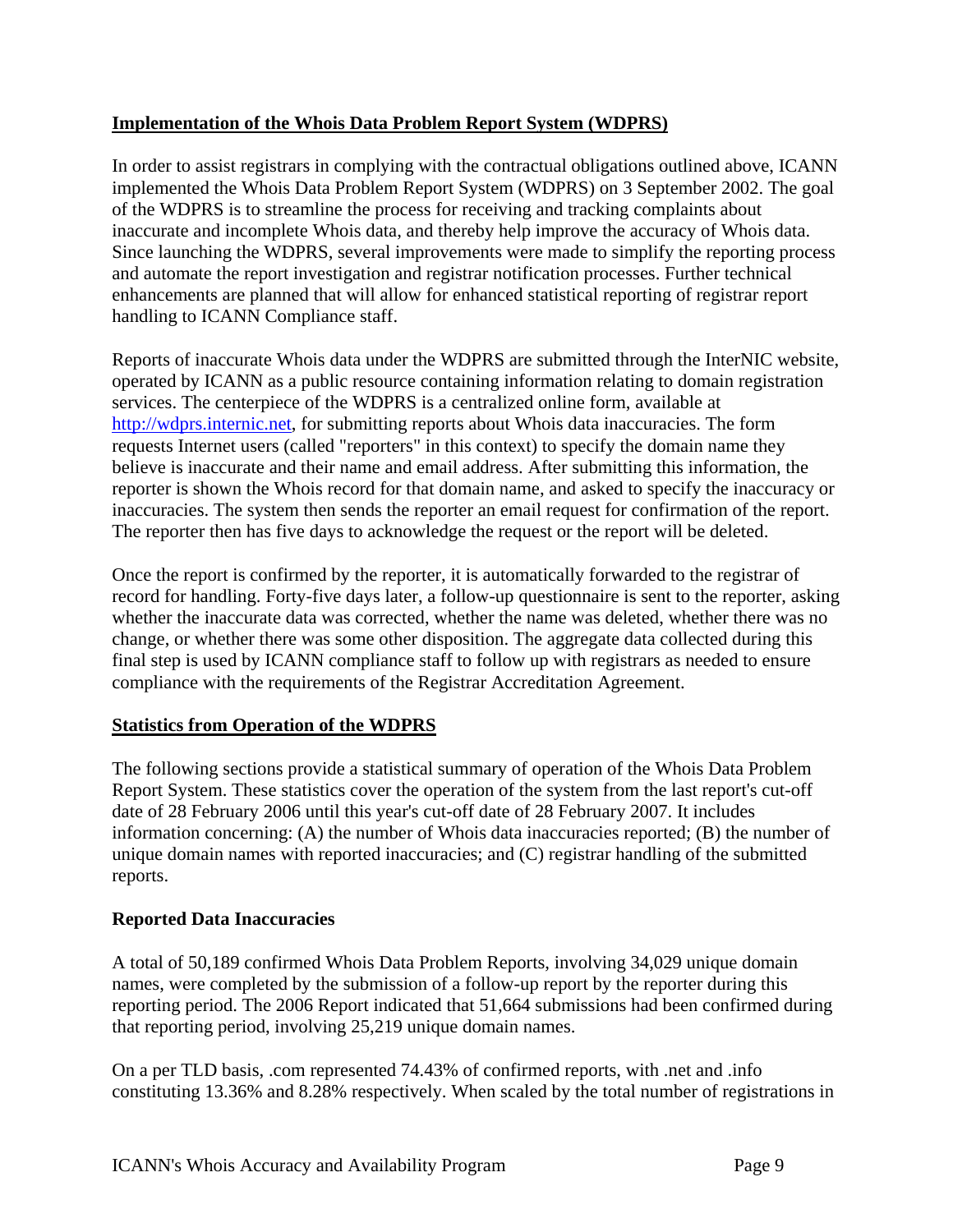each TLD, .info domain names were the subject of the most reports. Approximately 7 domain names were subject to report(s) for every 10,000 .info registrations. The statistics for these and the other gTLDs are included in the following table:

| <b>TLD</b> | #<br><b>Reports</b> | $\frac{6}{6}$<br><b>Reports</b> | <b>Reports per</b><br>10,000<br>registrations | #<br><b>Unique</b><br><b>Reports</b> | $\frac{0}{0}$<br><b>Unique</b><br><b>Reports</b> | Unique<br><b>Reports per</b><br>10,000<br>registrations* |
|------------|---------------------|---------------------------------|-----------------------------------------------|--------------------------------------|--------------------------------------------------|----------------------------------------------------------|
| .com       | 37,357              | 74.43%                          | 6.35                                          | 25,136                               | 73.87%                                           | 4.27                                                     |
| .net       | 6,707               | 13.36%                          | 7.75                                          | 4,734                                | 13.91%                                           | 5.47                                                     |
| .info      | 4,154               | 8.287%                          | 10.98                                         | 2,563                                | 7.53%                                            | 6.77                                                     |
| .biz       | 484                 | .97%                            | 3.10                                          | 311                                  | .91%                                             | 1.98                                                     |
| .org       | 1,482               | 2.95%                           | 2.70                                          | 1281                                 | 3.76%                                            | 2.33                                                     |
| .name      | $\overline{4}$      | $< 0.01\%$                      | 0.18                                          | $\overline{4}$                       | $< 0.01\%$                                       | 0.175                                                    |
| total      | 50,189              | 100%                            | 6.39                                          | 34,029                               | 100%                                             | 4.33                                                     |

\* Based on registrations as of 30 November 2006.

It is unclear why .info names were the subject of more WDPRS reports per 10,000 registrations than the other TLDs. (The .info ratio has dropped from last year.) This TLD has been offered by some registrars at promotional prices – in some cases .info names have been offered at no cost – but further research into the relationship between domain price and Whois data accuracy would be needed before any conclusions could be made.

A total of 2,437 different individuals submitted reports. On average, each reporter submitted approximately 24 reports, while some individuals submitted significantly more. Out of a total of 50,189 confirmed reports, the number of reports per individual for the top 20 reporters is as follows:

| Top 20<br><b>Reporters</b> | # Reports<br><b>Submitted</b> |
|----------------------------|-------------------------------|
| 1                          | 19,873                        |
| 2                          | 3,408                         |
| 3                          | 2,926                         |
|                            | 2,848                         |
| 5                          | 2,366                         |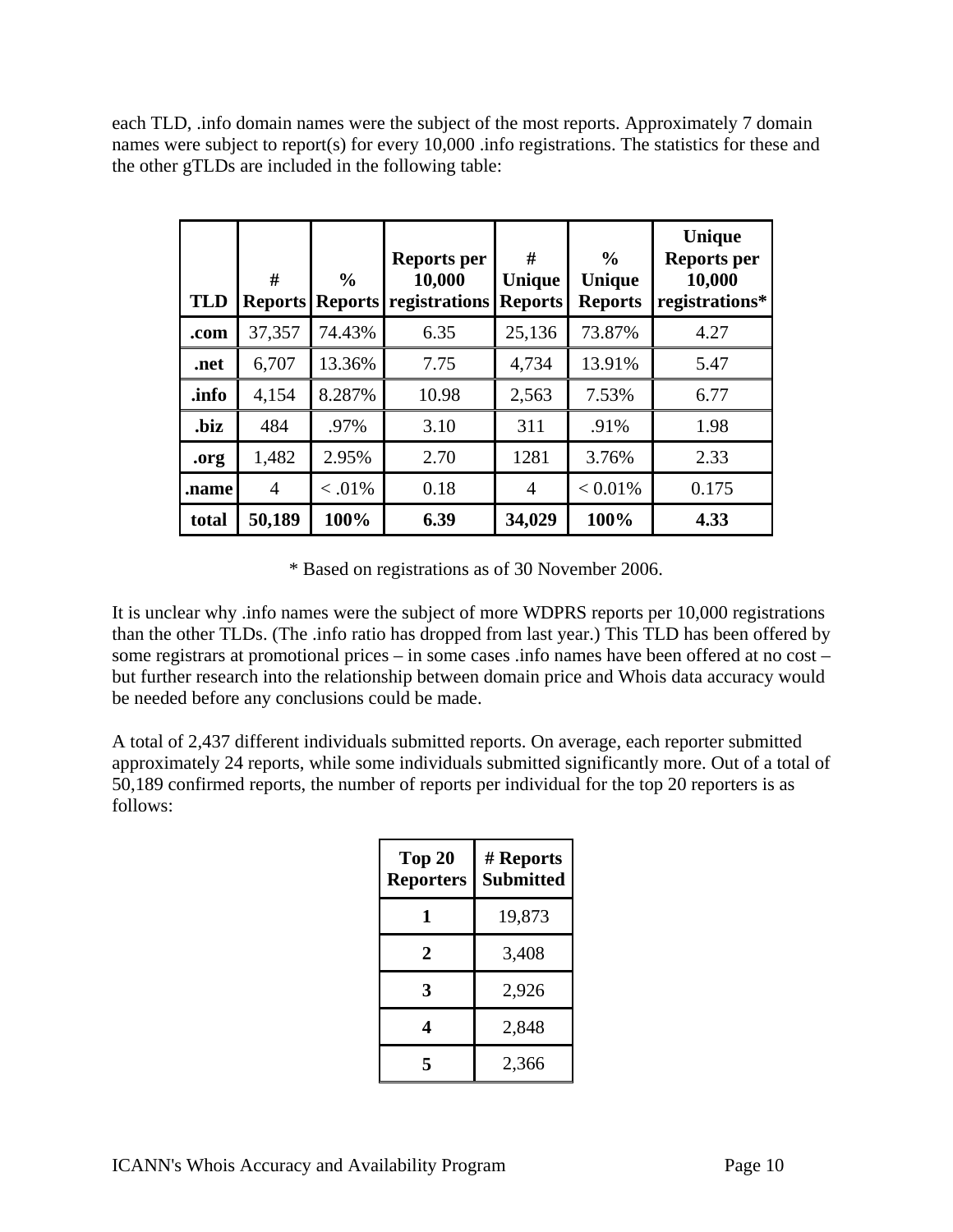| 6     | 2,282  |
|-------|--------|
| 7     | 2,261  |
| 8     | 1,412  |
| 9     | 1,394  |
| 10    | 1,263  |
| Total | 40,033 |

As this table shows, fewer than 0.5% of all those who filed reports (10 people) were responsible for over 87% (40,033 out of 50,189) of all Whois inaccuracy reports submitted to ICANN during the reporting period. The 2006 Report indicated that the top 20 reporters were responsible for over 59% (30,843 out of 51,664) of Whois inaccuracy reports. It is interesting to note that during the most recent reporting period, one user filed approximately 40% (19,873 out of 50,189) of all the Whois inaccuracy reports submitted to ICANN – a record. Nevertheless, individuals are also reporting single domains when they discover a problem – there were 1,086 individuals who submitted exactly one report.

From both anecdotal information received by ICANN and text accompanying the body of WDPRS reports received, we conclude that most, if not all, of the high volume reporters are driven by a concern about abuses involving email. In approximately 53% of the reports filed, the reporter indicated "spam," "phishing," or "fraud" in the comments accompanying the reports.

## **Unique Domain Names**

A total of 34,029 unique domain names were the subject of Whois Data Problem Reports during this review period. As reported above, there were a total of 50,189 reports confirmed and completed. Accordingly, 16,160 of the reports were duplicate submissions.

In reviewing the twenty most-reported domain names, it appears that all were appropriately deleted, suspended, or corrected.

## **Registrar Handling**

The following table characterizes the state of the reported Whois records as indicated by the follow-up reports provided to ICANN by the reporter: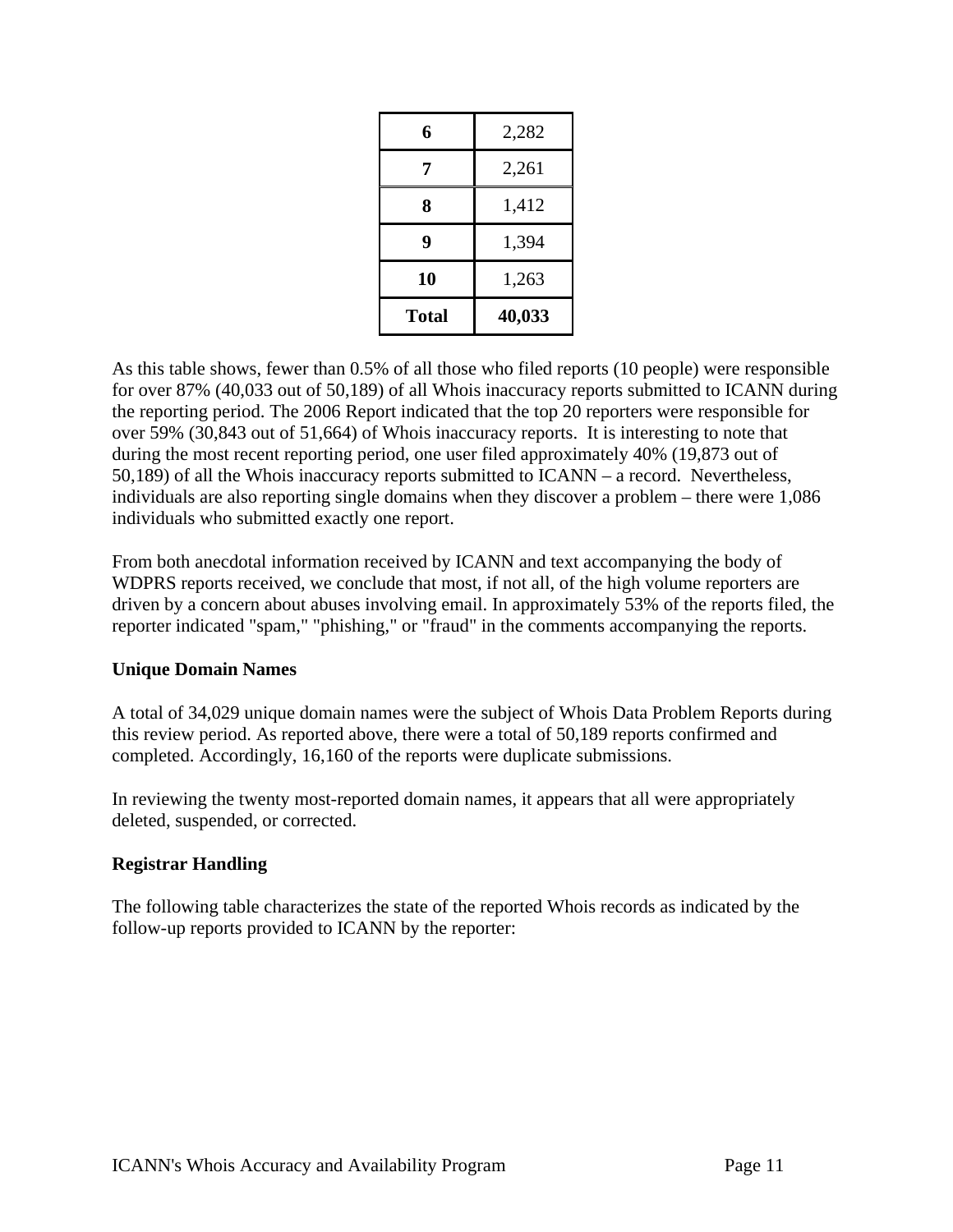| <b>Status</b>           | <b>Domain Names</b> | $\frac{0}{0}$ |  |
|-------------------------|---------------------|---------------|--|
| Inaccuracy<br>Corrected | 1,152               | 3.4 %         |  |
| Domain Deleted          | 1,973               | 5.8%          |  |
| Other                   | 1,917               | 5.6 %         |  |
| Data Unchanged          | 28,978              | 85.2%         |  |
| Total                   | 34,029              | 100 %         |  |

In order to better understand the nature of the reports marked "Other" or "Data Unchanged" ICANN staff reviewed 16,471 of the underlying Whois records and made the following observations: approximately 29% had in fact been deleted or suspended. Approximately 40% of them had Whois data that appeared to be accurate (note, however, that it is quite possible to supply Whois information that looks completely plausible, but is in fact bad). About 31% of the records appeared incomplete or clearly inaccurate.

|                                             | "Unchanged" or "Other" Domains<br><b>Reviewed by ICANN Staff</b> |               |  |
|---------------------------------------------|------------------------------------------------------------------|---------------|--|
| <b>Actual Status</b>                        | <b>Domain Names</b>                                              | $\frac{6}{9}$ |  |
| Suspended                                   | 3,240                                                            | 19.7 %        |  |
| Domain Deleted                              | 1,514                                                            | 9.2 %         |  |
| Incomplete or<br>Clearly<br>Inaccurate Data | 5,080                                                            | 30.8%         |  |
| <b>Whois Contained</b><br>Plausible Data    | 6,637                                                            | 40.3 %        |  |
| <b>Total Domains</b><br>Reviewed            | 16,471                                                           | 100 %         |  |

Combining the suspended or deleted domain names noted by ICANN staff with the user reports of corrected, suspended, or deleted domain names, we arrive at an estimate of 35% of reported domain names with bad data that were corrected, suspended, or no longer registered. An additional 28% of domains with clearly bad information were not changed. This leaves approximately 37% of reported domains' Whois data without obvious errors.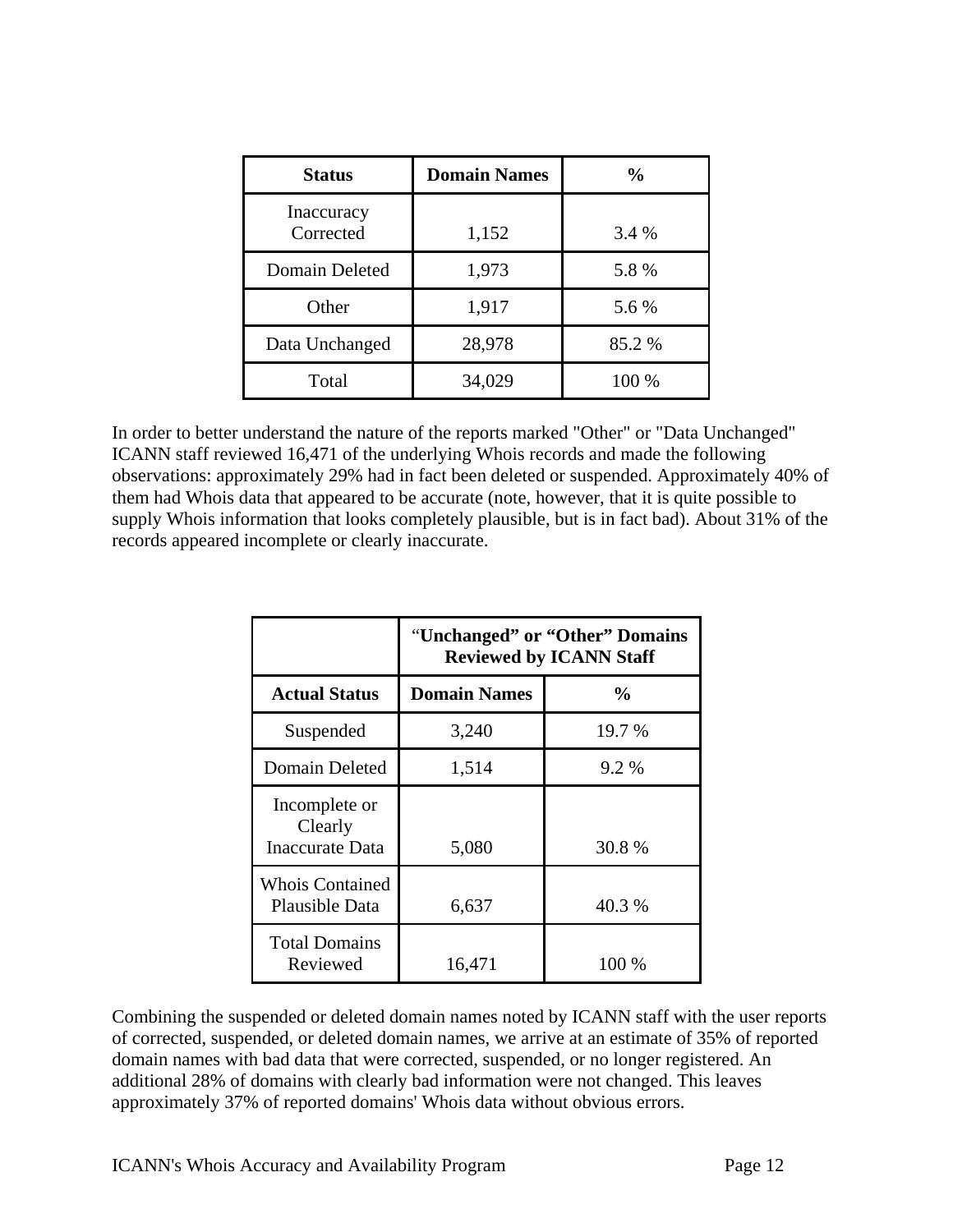|                                      | <b>Estimated</b><br><b>Disposition of</b><br><b>Unique Domains</b> |
|--------------------------------------|--------------------------------------------------------------------|
| Whois<br>Corrected                   | 3.4%                                                               |
| Domain<br>Deleted                    | 14.2%                                                              |
| Domain<br>Suspended                  | 17.9%                                                              |
| Whois<br>Inaccurate or<br>Incomplete | 27.9%                                                              |
| Plausible<br>Whois                   | 36.6%                                                              |

There are a number of explanations for the relatively high number of "unchanged" dispositions reported. The reporter may not have correctly interpreted the Whois data. Similarly, the domain name in question may have been placed in Registrar Hold status by the registrar, which would effectively prevent the domain name from functioning in any meaningful way, but this might not have been understood by the reporter. Additionally, a reporter might have been motivated to inaccurately report an "unchanged" status, believing this would punish a registrant or registrar perceived to be causing or allowing the transmission of spam or phishing email. Anecdotal evidence also indicates some registrars or their resellers may have effectively suspended users' use of domain names without deleting the names or placing them in clientHold status by resetting the nameservers to cause the domain name not to resolve or to resolve to a page controlled by the registrar. This apparent practice will be more closely investigated by ICANN to ascertain whether such measures comply with the Whois data accuracy requirements of the Registrar Accreditation Agreement.

In reviewing the number of reports filed per registrar, no pattern emerged in relation to registrar size and number of reports. Those registrars with larger numbers of unresolved WDPRS reports will be subjected to additional auditing later in the year.

## **Impact of WDPRS**

There are several conclusions that can be drawn concerning the impact of the WDPRS.